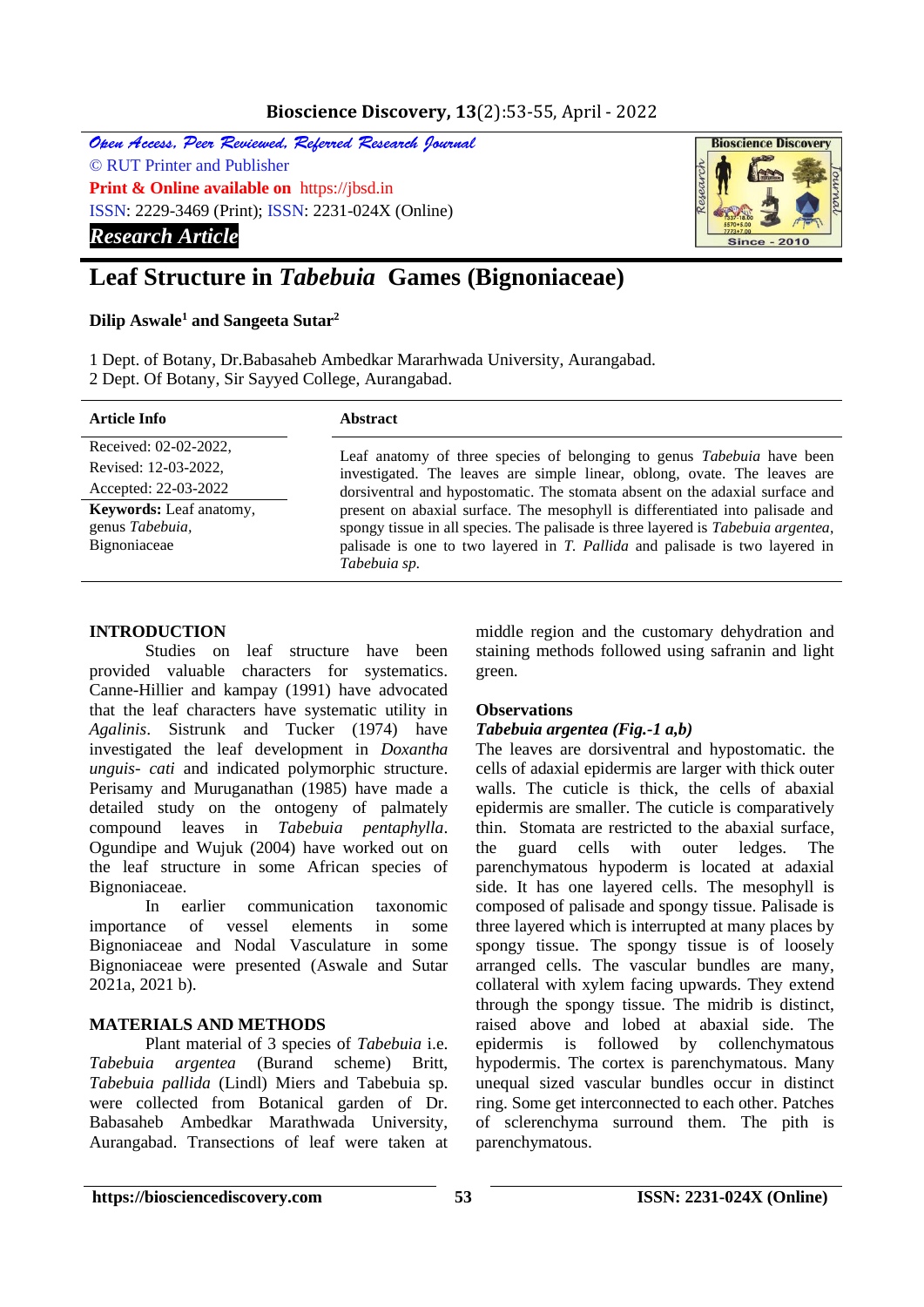#### **Dilip Aswale and Sangeeta Sutar**

## *Tabebuia pallida* **(Fig.-2 a,b)**

The leaf is dorsiventral and hypostomatic. The adaxial epidermis is of unequal sized cells. The outer walls are with thick cuticle. The abaxial epidermis is of thin walled cells, with thinner cuticle. The stomata are restricted to abaxial surface. The guard cells have outer ledges. The parenchymatous hypoderm is located at adaxial side. It has one layered cells. The mesophyll is of palisade and spongy tissue. The palisade is one to two layered and spongy tissue is of loosely arranged cells. The vascular bundles are many, collateral and extend through the mesophyll. The midrib is distinct raised above with unlobed abaxial side. Next to epidermis, the collenchymatous hypodermis is followed by parenchyma. The vascular tissue consists of three-four vascular bundles which form a ring. The patches of sclerenchyma surround the vascular tissue. Pith is parenchymatous.

## *Tabebuia Species* **(Fig.-3 a,b)**

The leaves are dorsiventral and hypostomatic. the cells of adaxial epidermis are larger with thick outer walls. The cuticle is thick. The cells of abaxial epidermis are smaller. The cuticle is thin on lower surface. the stomata are confined to abaxial surface. The guard cells are with outer ledges. The parenchymatous hypoderm is located at adaxial side. It has one layered cells. The mesophyll is composed of palisade and spongy tissue. The palisade is two layered. The spongy tissue is of loosely arranged cells. The vascular bundles are many and collateral with xylem facing upwards. They extend through spongy cells. The bundle sheath is parenchymatous. The midrib is distinct but raised above and has lobed abaxial side. The epidermis is followed by collenchymatous hypodermis. The cortex is parenchymatous. The vascular tissue is in the form of ring. The sclerenchymatous patches are associated with it. Pith is parenchymatous.

## **Discussion**

The leaves are variable and they are mostly dorsiventiral and hypostomatic. The cells of epidermis vary in size, shape, form and occurrence. Beneath the adaxial epidermis a hypoderm of single layer is recorded, Solereder (1908), Metcalf and chalk (1950) describe one or several layered

hypoderm in *Pandorea jasminoides* and *Schlegelia parasitica* respectively on the upper side of leaf. Suradkar (1987) reported such type of hypoderm in some species of Anacardiaceae. Hufford (1992) showed its occurence in Bessaya of Scrophulariaceae.

The mesophyll is differentiated into palisade and spongy tissue. Palisade is three layered in *Tabebuia aegentia* one to two layered in *Tabebua pallida* and two layered in *Tabebuia sp*. These three species can be separated on the basis of variation in palisade.

## **Acknowledgement**

The authors are grateful to Professor N.P.Vaikos Former and Head of the Botany Department for guidance and express thanks towards and the teaching, non-teaching and garden staff of the Botany Department for their help in various ways.

## **REFERENCES**

**Aswale DR and Sutar SS, 2021 a.** Nodal Vasculature in some Bignoniaceae *Bioinfolet.* **18**(1a):69-72

Aswale DR and Sutar SS, 2021 b. Vessel elements in some Bignoniaceae. *Biolnfolet,* **18**(1):293-295.

**Canne-Hillikar JM and Kampny CM, 1991.** Taxonomic Significance of leaf and stem anatomy of *Agalinis* (Scrophulariaceae) from U.S.A. and Canada *Can. J.Bot*. **69**:1935-1950.

**Hufford L, 1992.** Leaf structure of *Bessaya* and *Synthyris* (Scrophulariaceae) *Can J. Bot*. **70**:921- 932

**Ogundipe OT and wujek DE, 2004.** Foliar anatomy of twelve genera of Bignoniaceae (Lamiales) *Acta Botanica Hungarica,* **46** :337-361

**Perisanyk and Muruganathan EA, 1985.** Outogeny of palmately compound leaves in angiosperms, 1. *Tabebuia pentaphylla*. Heuse proc. *Indian Acad. Sci.* **95**:429-436.

**Metcalf CR and chalk L, 1979.** Anatomy of dicotyledons II *Clarendon Press Oxford.*

**Sistrunk DR and Tucker SC, 1974.** Leaf Development in *Doxantha unguis-cati* Bignoniaceae *Amer. J Bot*. **61**:938-946.

**Solereder H. 1908.** Systematic anatomy of the dicotyledons Vol.1 *Clarendon Press, Oxford.*